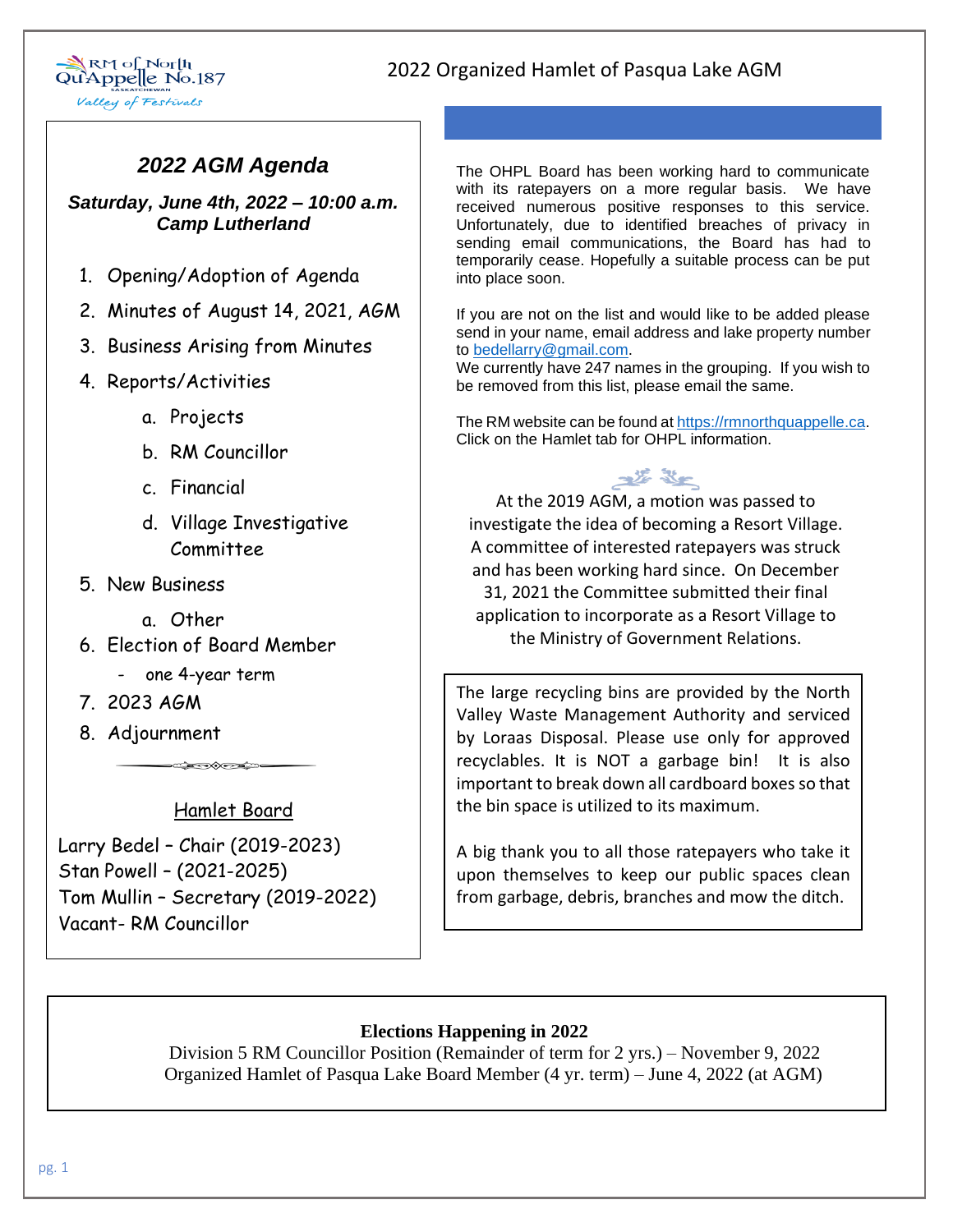

# **Organized Hamlet of Pasqua Lake 2021 AGM - August 14, 2021 Legion Hall, Fort Qu'Appelle**

#### **1. Opening**

Chair Larry Bedel called meeting to order at 10:05 a.m.

General welcome

Introduction of Hamlet Board

Announcements/Housekeeping

#### **2. Adoption of Agenda**

No Additions to the agenda

#### **Motion to adopt agenda as presented - Rick Minett/Kathleen Reynolds. Carried**

#### **3. Minutes of May 4, 2019 AGM**

Larry reviewed last year's minutes and noted discrepancies from what was sent out for the planned 2020 AGM and the copy sent out in 2021 Newsletter package.

No errors or omissions

#### **Motion to adopt minutes as circulated made - Donna Lang/Rick Minett. Carried**

#### **4. Business Arising from Minutes**

A question was raised about a discrepancy in the minutes from a May 14, 2019 draft copy. Larry pointed out that the vote to approve the minutes was based on the current copy of the minutes as circulated.

A question was raised about an over expenditure in the 2017 budget and whether the board would go forward in asking the RM about that over expenditure. Larry noted that no follow-up is required.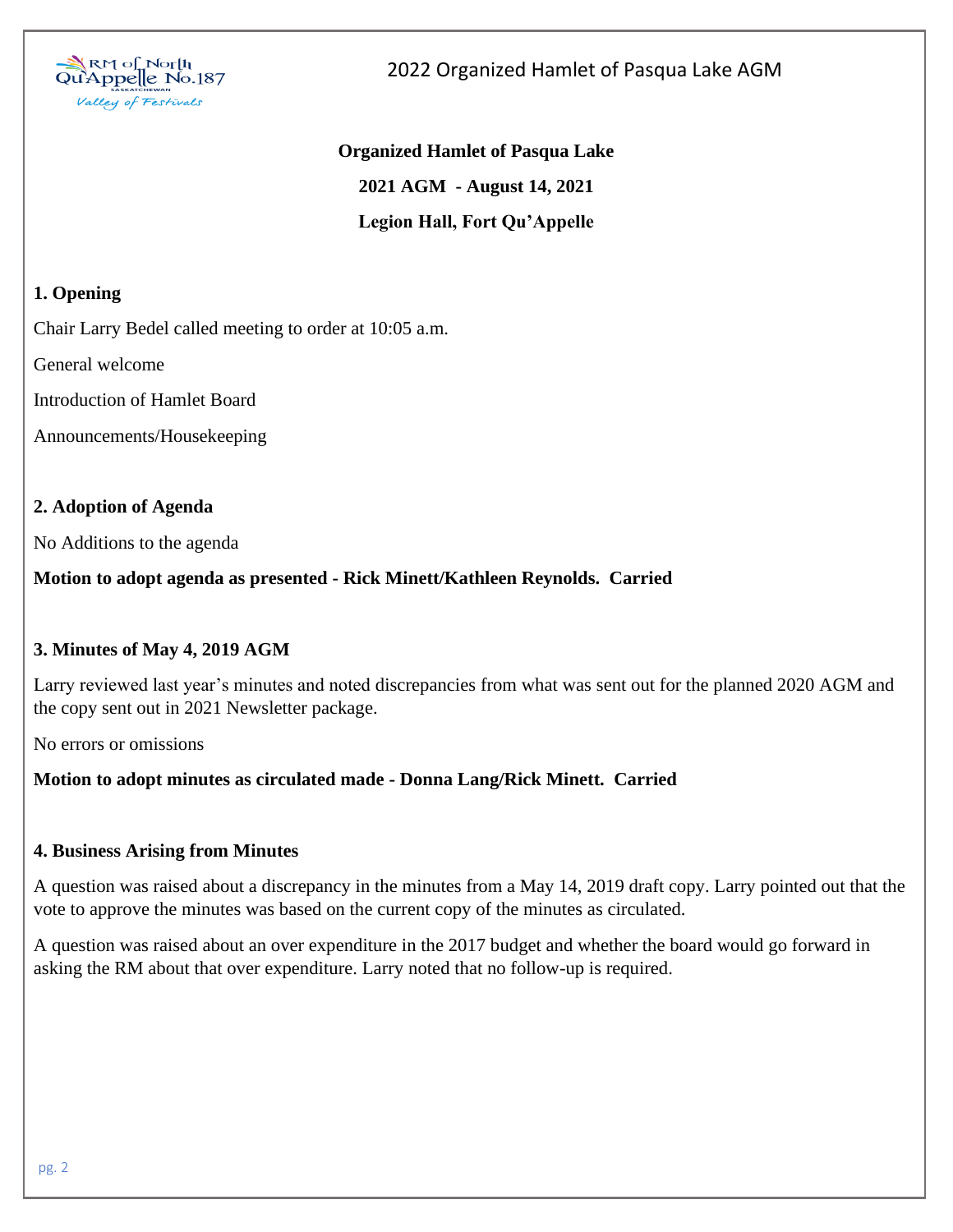

#### **5. Reports**

**a. Project/Activities – Attached -** Tom Mullin provided an update on the Pasqua Lake Speed Reduction Strategy. A grant from SGI has made possible the purchase of four radar units and a flashing LED stop sign. Installation will likely begin by the end of August 2021. A ratepayer requested clarification on the purpose of the strategy. Tom explained that the devices will be used to collect data which can then be used to inform future speed reduction strategies. They will not have an enforcement function.

**b. RM Councillor – Attached -** Don Nasheim noted that approximately \$35,000 in tax dollars has been spent in response to claimed ethics violations which have been proven to be mostly unfounded.

#### **c. Financial – Larry - Attached**

Larry Bedel reviewed 2019 Actual column. Notes were available to ratepayers.

#### **Motion to adopt 2019 Actuals - Kathleen Reynolds/Paul McLellan. Carried**

Larry Bedel reviewed 2020 Actual column. Notes were available to ratepayers.

A ratepayer questioned a line item regarding drainage on Elm Street. Larry noted that the \$35,741.88 was allotted for paving in 2020. The headings in the left hand column is for 2021 contract projects not for 2020.

#### **Motion to adopt 2020 Actuals - Kathleen Reynolds/Ken Hutchinson. Carried**

Larry Bedel reviewed 2021 Budget. A question was raised about the gas tax projects and the work on Elm Street. Larry clarified that the actual projects approved for the Gas Tax funds was for the major road upgrades which included paving and fog sealing.

#### **Motion to adopt 2021 budget as circulated - Donna Lang/Sherry Dukart. Carried**

**d. Village Investigative Committee –** Stan Powell reported on the work of the committee in gathering information, circulating a petition and meeting with various agencies in support of having the hamlet become a resort village. Stan also reminded ratepayers that a public meeting will be held on Friday, August  $20<sup>th at</sup> 2:30$  in the Legion Hall at which all pertinent information will be presented. Anyone wanting more information can contact Stan Powell at powdev@sasktel.net.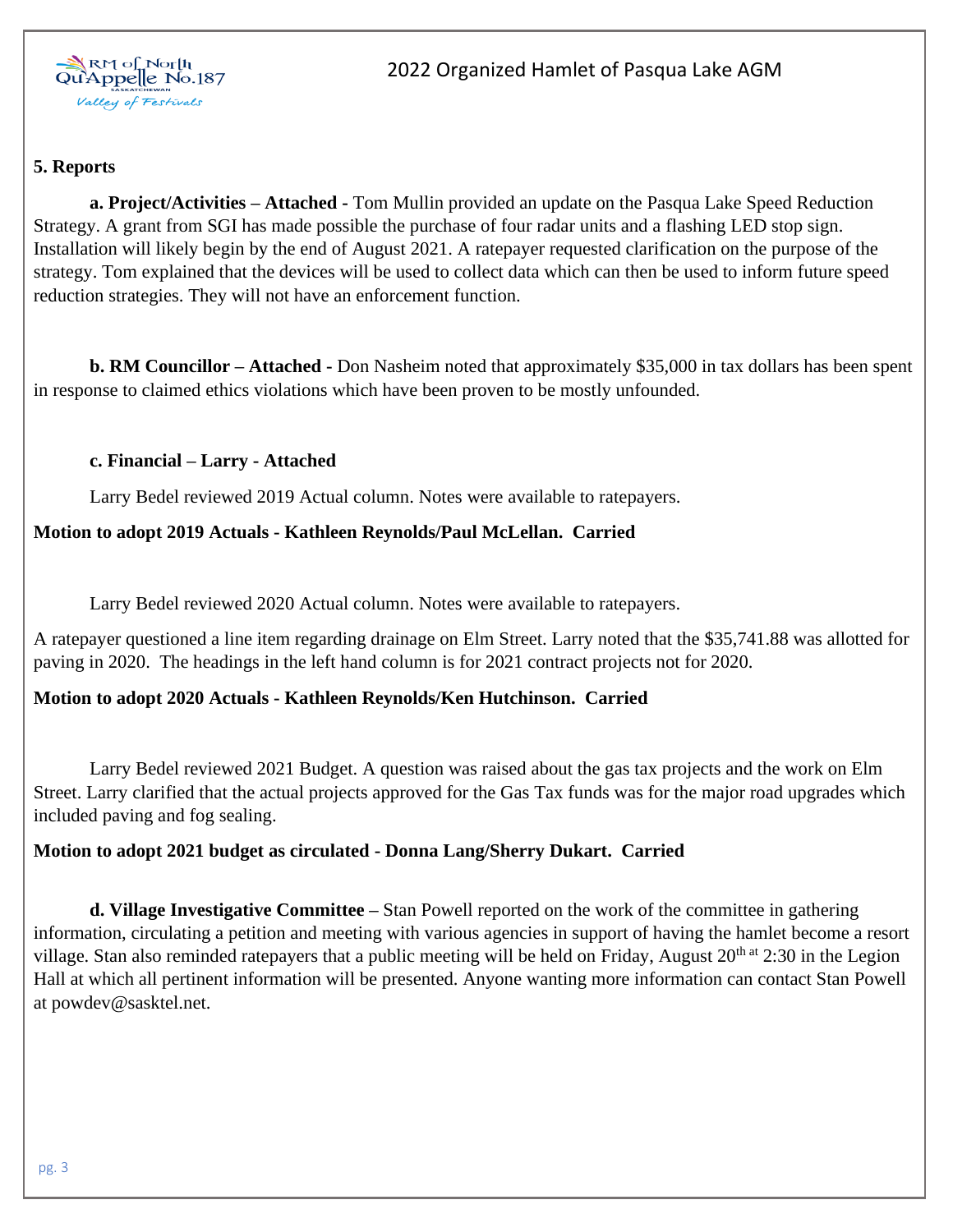

#### **Motion by Stan Powell that the work of the investigative committee be accepted and the petition be accepted as presented/Donna Lang.**

Following this motion there was discussion from ratepayers who were uncomfortable with the purpose of the motion in that they felt they were voting to approve the move to village status before having the information that will be presented at the meeting on Friday, August 20. As a result, Stan Powel retracted his earlier motion.

**Motion by Stan Powell that the ratepayers acknowledge the work of the investigative committee/ Donna Lang. Carried.**

**6. New Business –No new business**

**7. Election – Carla Taylor acting as election chairperson opened the floor for nominations for the four-year term vacant (2021 – 2025).**

Stan Powell was nominated by Sherry Dukart

As there were no further nominations Stan Powell was elected by acclamation for the term 2021-2025

#### **8. Notice of 2022 AGM – Saturday, May 7, 2022 at 10:00 A.M. at Lutherland**

#### **9. Adjournment**

**Motion to adjourn meeting made by Bert Barkwell at 11:47 a.m. Carried**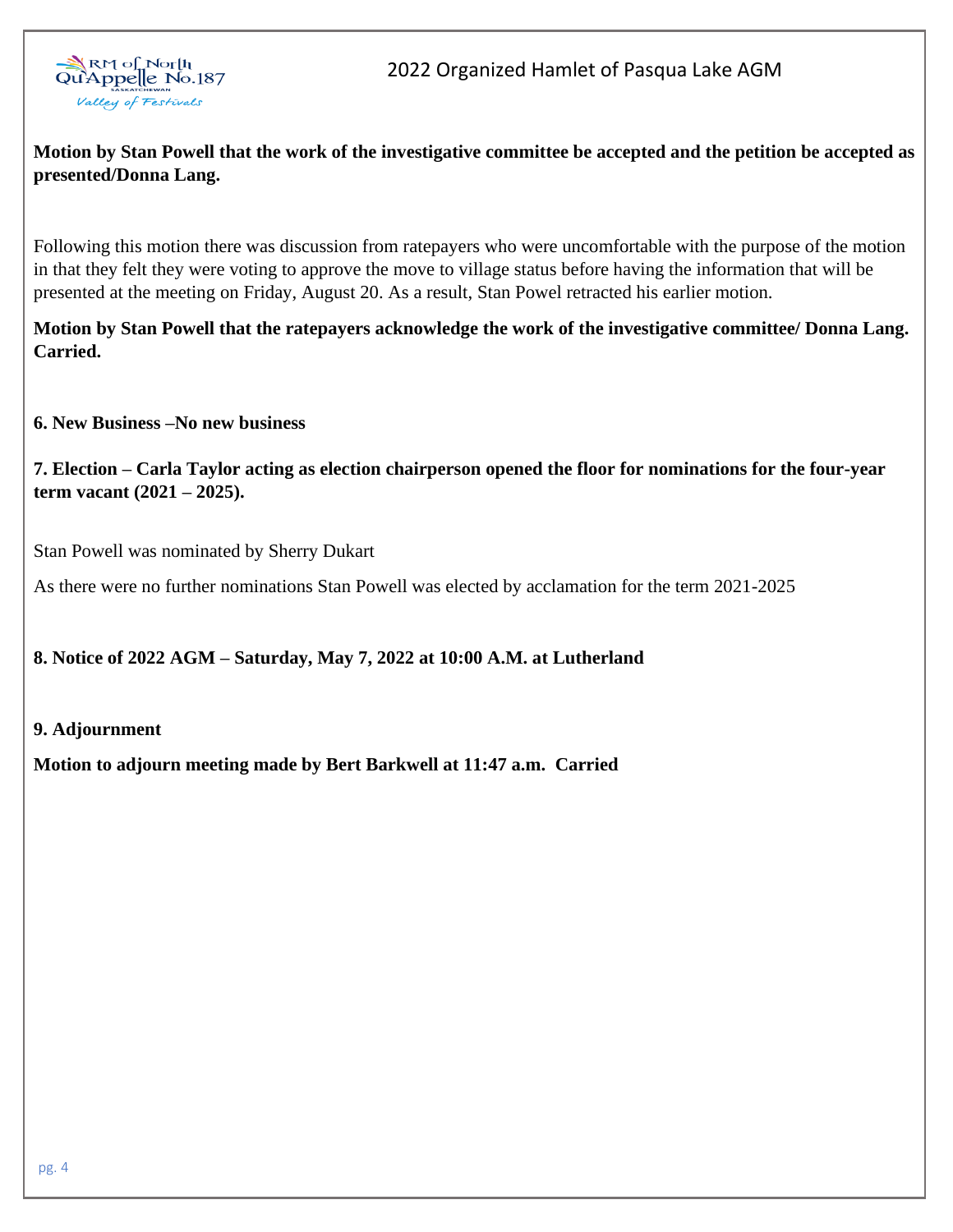

### 2022 Approved Budget od the Organized Hamlet of Pasqua Lake

|                                                   | 2022 Budget    | 2021 Actual    | 2021 Budget    |
|---------------------------------------------------|----------------|----------------|----------------|
| <b>Hamlet Assessment</b>                          | 110,000,000.00 | 110,000,000.00 | 110,000,000.00 |
| <b>Municipal Mill Rate</b>                        | 2.75           | 2.75           | 2.75           |
| <b>Municipal Tax Levy</b>                         | 302,500.00     | 394,234.94     | 302,500.00     |
| <b>Base Tax</b>                                   | 89,550.00      |                | 89,550.00      |
| RM Credit for Crew @ 11 % Road Share              | 7,700.00       |                | 8,000.00       |
| Tax adjustments                                   | (1,000.00)     | (298.64)       | (1,000.00)     |
| <b>Discounts</b>                                  | (18, 622.38)   | (15,061.27)    | (18, 622.38)   |
| <b>Current Levy Uncollected</b>                   | 0.00           | 0.00           | 0.00           |
| <b>Net Levy</b>                                   | 380,127.63     | 378,875.03     | 380,427.63     |
|                                                   |                |                |                |
| <b>REVENUES</b>                                   |                |                |                |
| <b>Current Taxes</b>                              | 380,127.63     | 378,875.03     | 380,427.63     |
| <b>Revenue Sharing Grants</b>                     | 28,000.00      | 28,137.00      | 28,000.00      |
| Gas Tax                                           | 35,000.00      | 17,700.00      | 17,700.00      |
| <b>SGI Safety Grant</b>                           |                | 15,077.70      |                |
| Safe Restart Grant                                |                | 278.90         |                |
| <b>Transfer From reserves</b>                     |                |                |                |
| <b>TOTAL REVENUES</b>                             | 443,127.63     | 440,068.63     | 426,127.63     |
| <b>EXPENDITURES</b>                               |                |                |                |
| <b>PL Admin Services</b>                          | 95,000.00      | 91,629.00      | 80,000.00      |
| <b>Village Transition Administration</b>          | 2,500.00       |                |                |
| <b>RM Council Governance</b>                      | 10,000.00      |                |                |
| Garbage collection                                | 27,000.00      | 25,764.62      | 28,000.00      |
| Garbage disposal site NVWM                        | 15,000.00      | 14,607.27      | 15,000.00      |
| Sewage Lagoon                                     | 23,000.00      | 21,306.59      | 24,000.00      |
| Rexentre grant                                    | 1,500.00       | 1,340.00       | 1,500.00       |
| Regional Library & F.Q. Library                   | 3,400.00       | 3,277.53       | 3,500.00       |
| Fire protection                                   | 9,500.00       | 5,952.67       | 6,000.00       |
| Policing                                          | 15,000.00      | 14,157.09      | 14,000.00      |
| <b>Fire Capital</b>                               | 0.00           |                | 0.00           |
| <b>Calling Lakes District Planning Commission</b> | 400.00         | 377.26         | 400.00         |
| <b>SAMA</b>                                       | 9,500.00       | 8,624.92       | 9,500.00       |
| <b>Board expense</b>                              | 4,500.00       | 350.00         | 4,500.00       |
| Memberships/subscriptions/PARCS                   | 500.00         | 425.00         | 500.00         |
| Meetings/Zoom license                             | 1,000.00       | 668.90         | 500.00         |
| <b>Special Mailings/Advertising</b>               | 1,000.00       | 2,418.72       | 400.00         |
| <b>Printing</b>                                   | 1,000.00       | 644.23         |                |
| Legal                                             | 500.00         | 0.00           | 500.00         |
| <b>Contract work for OHPL</b>                     |                |                |                |